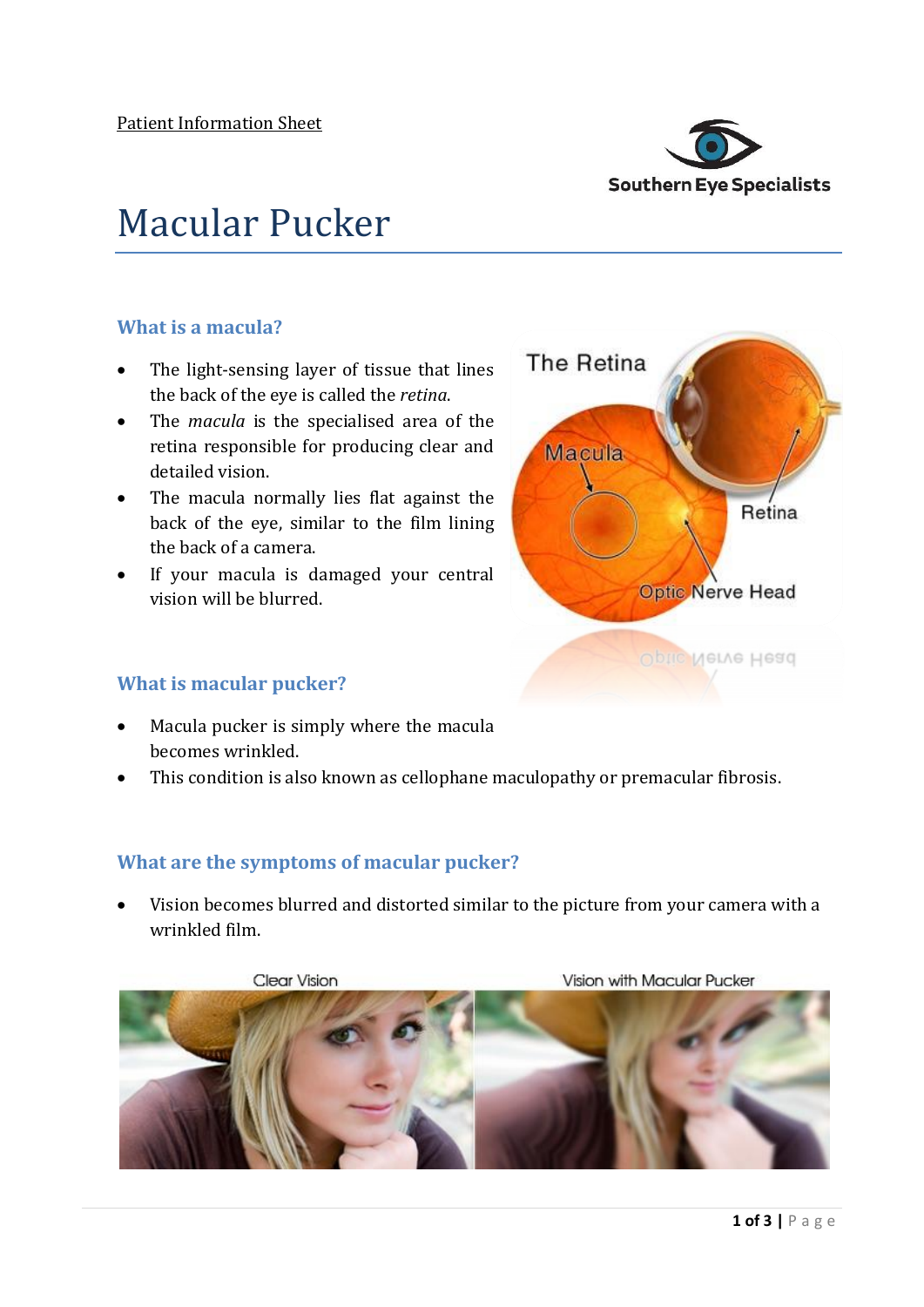- Straight lines, like doorways and power poles, often appear wavy.
- Loss of vision can vary between being barely noticeable to very severe.
- One or both eyes may be involved but for most people vision remains stable without getting progressively worse.

#### **What causes macular pucker?**

- A thin transparent membrane grows over the macula.
- It contracts and shrinks thus wrinkling the macula.
- Eye conditions that may be associated with macular pucker include:
	- Vitreous detachment (ageing of the vitreous gel inside the eye)
	- Torn or detached retina
	- Inflammation inside the eve
	- Severe injury to the eye
	- Retinal blood vessel disorders
- Macular pucker is not usually related to any non-eye medical condition.

#### **How do we test for macular pucker?**

- Your eye specialist can diagnose macular pucker by examining your retina.
- We will do an Optical Coherence Tomography (OCT) scan which will scan your retina in six cross-sections.
- The OCT scan will show high resolution vertical cross-sections of the retina.
- The OCT scanner does this by passing a particular wavelength of light over the macula and records the relative reflectance of the different layers in the retina.

# OCT scan of Epiretinal Membane

Before vitrectomy surgery. The macula is swollen due to scar tissue on the surface of the macula. The patient has distortion of vision due to the ERM



1 week after vitrectomy surgery, the ERM has been removed and the macula has returned to the normal shape and the patients vision has improved